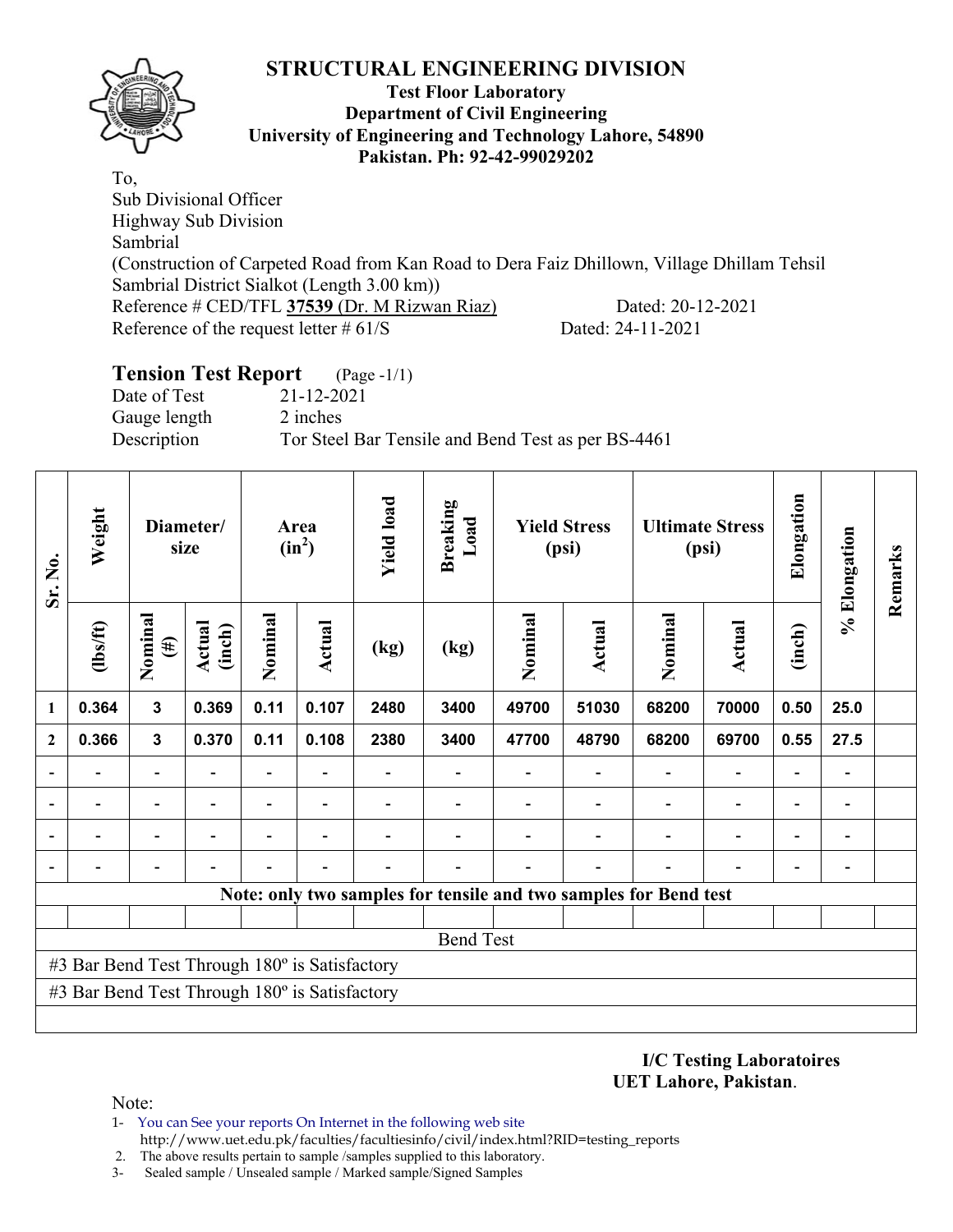**Test Floor Laboratory Department of Civil Engineering University of Engineering and Technology Lahore, 54890 Pakistan. Ph: 92-42-99029202** 

To, Acting Chief Resident Engineer Trimmu Panjnad Barrages Consultants Trimmu Panjnad Barrages Improvement Project (TPBIP)

| Reference # CED/TFL 37541 (Dr. Rizwan Riaz) |                                                        |  |
|---------------------------------------------|--------------------------------------------------------|--|
|                                             | Reference of the request letter # TPBC/CRE/NCB-01/5223 |  |

Dated: 20-12-2021 Dated: 16-12-2021

# **Tension Test Report** (Page -1/1)

Date of Test 21-12-2021 Gauge length 8 inches

Description Deformed Steel Bar Tensile and Bend Test as per ASTM-A615

| Sr. No.<br>$\mathbf{1}$  | Weight                                        |                          | Diameter/<br>size        |                | Area<br>$(in^2)$         | <b>Yield load</b> | <b>Breaking</b><br>Load | <b>Yield Stress</b><br>(psi) |                          |                                                                 | <b>Ultimate Stress</b><br>(psi) | Elongation                   | % Elongation             | Remarks          |
|--------------------------|-----------------------------------------------|--------------------------|--------------------------|----------------|--------------------------|-------------------|-------------------------|------------------------------|--------------------------|-----------------------------------------------------------------|---------------------------------|------------------------------|--------------------------|------------------|
|                          | $\frac{2}{10}$                                | Nominal<br>$(\#)$        | Actual<br>(inch)         | Nominal        | <b>Actual</b>            | (kg)              | (kg)                    | Nominal                      | Actual                   | Nominal                                                         | Actual                          | (inch)                       |                          |                  |
|                          | 0.368                                         | 3                        | 0.371                    | 0.11           | 0.108                    | 3300              | 5100                    | 66200                        | 67190                    | 102200                                                          | 103900                          | 1.20                         | 15.0                     |                  |
| $\boldsymbol{2}$         | 0.371                                         | $\mathbf{3}$             | 0.373                    | 0.11           | 0.109                    | 3400              | 5200                    | 68200                        | 68700                    | 104200                                                          | 105100                          | 1.10                         | 13.8                     | Ittefaq<br>Steel |
|                          |                                               | Ξ.                       |                          |                |                          |                   |                         |                              |                          |                                                                 | $\blacksquare$                  | $\overline{a}$               |                          |                  |
| $\overline{\phantom{0}}$ |                                               | $\blacksquare$           | $\overline{\phantom{a}}$ | Ξ.             | $\overline{\phantom{a}}$ |                   |                         |                              |                          | $\blacksquare$                                                  | $\overline{a}$                  | $\qquad \qquad \blacksquare$ | $\overline{\phantom{0}}$ |                  |
|                          | $\blacksquare$                                | Ξ.                       |                          | $\blacksquare$ | $\overline{\phantom{0}}$ |                   |                         |                              |                          | ÷                                                               | $\overline{a}$                  | $\overline{\phantom{a}}$     | $\blacksquare$           |                  |
|                          |                                               | $\overline{\phantom{0}}$ | $\overline{\phantom{0}}$ |                | $\blacksquare$           |                   |                         |                              | $\overline{\phantom{a}}$ | $\blacksquare$                                                  | $\overline{a}$                  | $\overline{\phantom{a}}$     |                          |                  |
|                          |                                               |                          |                          |                |                          |                   |                         |                              |                          | Note: only two samples for tensile and one sample for bend test |                                 |                              |                          |                  |
|                          |                                               |                          |                          |                |                          |                   |                         |                              |                          |                                                                 |                                 |                              |                          |                  |
|                          |                                               |                          |                          |                |                          |                   | <b>Bend Test</b>        |                              |                          |                                                                 |                                 |                              |                          |                  |
|                          | #3 Bar Bend Test Through 180° is Satisfactory |                          |                          |                |                          |                   |                         |                              |                          |                                                                 |                                 |                              |                          |                  |
|                          |                                               |                          |                          |                |                          |                   |                         |                              |                          |                                                                 |                                 |                              |                          |                  |
|                          |                                               |                          |                          |                |                          |                   |                         |                              |                          |                                                                 |                                 |                              |                          |                  |

**I/C Testing Laboratoires UET Lahore, Pakistan**.

Note:

1- You can See your reports On Internet in the following web site http://www.uet.edu.pk/faculties/facultiesinfo/civil/index.html?RID=testing\_reports

2. The above results pertain to sample /samples supplied to this laboratory.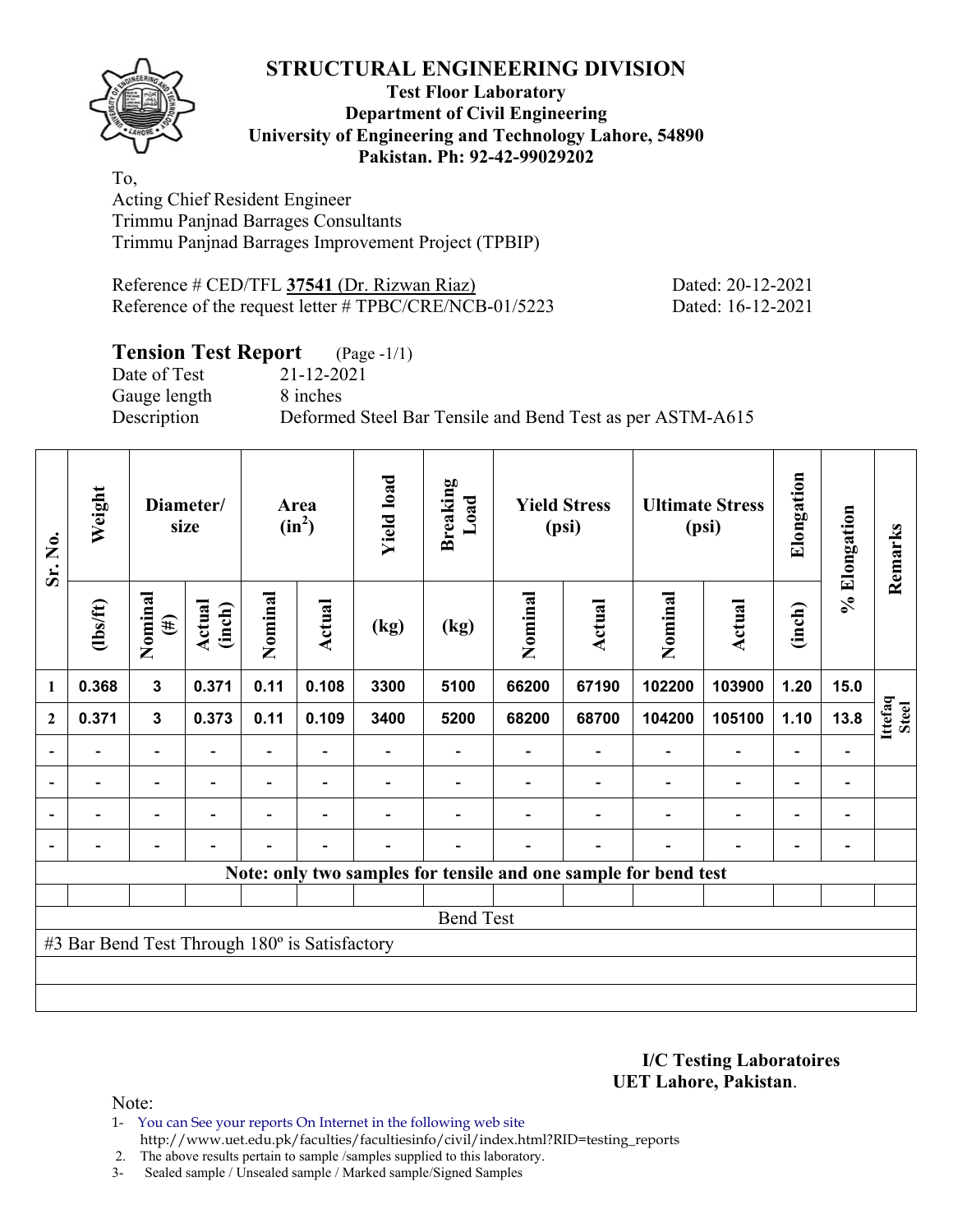

### **Test Floor Laboratory Department of Civil Engineering University of Engineering and Technology Lahore, 54890 Pakistan. Ph: 92-42-99029202**

To, Chief Resident Engineer MM Pakistan (Pvt) Ltd Kachhi Canal Project – Construction of Main Canal and Distribution System (Earth Work, Structures and Lining of Main Canal & Distributaries)

Reference # CED/TFL **37543** (Dr. Rizwan Riaz) Dated: 20-12-2021 Reference of the request letter # KCB/RE-6B(2R)/21 Dated: 13-12-2021

## **Tension Test Report** (Page -1/1) Date of Test 21-12-2021 Gauge length 8 inches Description Deformed Steel Bar Tensile and Bend Test as per ASTM-A615

| Sr. No.      | Weight                                        |                   | Diameter/<br>size |                          | Area<br>$(in^2)$         | <b>Yield load</b> | <b>Breaking</b><br>Load                                         |         | <b>Yield Stress</b><br>(psi) |         | <b>Ultimate Stress</b><br>(psi) | Elongation               | % Elongation | Remarks               |
|--------------|-----------------------------------------------|-------------------|-------------------|--------------------------|--------------------------|-------------------|-----------------------------------------------------------------|---------|------------------------------|---------|---------------------------------|--------------------------|--------------|-----------------------|
|              | (1bs/ft)                                      | Nominal<br>$(\#)$ | Actual<br>(inch)  | Nominal                  | <b>Actual</b>            | (kg)              | (kg)                                                            | Nominal | <b>Actual</b>                | Nominal | <b>Actual</b>                   | (inch)                   |              |                       |
| 1            | 0.364                                         | $\mathbf{3}$      | 0.369             | 0.11                     | 0.107                    | 2900              | 4300                                                            | 58200   | 59750                        | 86200   | 88600                           | 1.50                     | 18.8         |                       |
| $\mathbf{2}$ | 0.399                                         | $\mathbf{3}$      | 0.387             | 0.11                     | 0.117                    | 3200              | 4700                                                            | 64200   | 60110                        | 94200   | 88300                           | 1.10                     | 13.8         | Nomee<br><b>Steel</b> |
|              |                                               |                   |                   | $\overline{\phantom{0}}$ |                          |                   |                                                                 |         |                              |         | $\overline{a}$                  | $\overline{a}$           |              |                       |
|              |                                               |                   |                   | $\overline{\phantom{0}}$ |                          |                   |                                                                 |         |                              |         | $\overline{\phantom{0}}$        | $\overline{\phantom{0}}$ |              |                       |
|              |                                               |                   |                   | -                        | $\overline{\phantom{0}}$ |                   |                                                                 |         |                              |         | $\qquad \qquad \blacksquare$    | $\overline{\phantom{0}}$ |              |                       |
|              |                                               |                   |                   |                          |                          |                   |                                                                 |         |                              |         |                                 | -                        |              |                       |
|              |                                               |                   |                   |                          |                          |                   | Note: only two samples for tensile and one sample for bend test |         |                              |         |                                 |                          |              |                       |
|              |                                               |                   |                   |                          |                          |                   |                                                                 |         |                              |         |                                 |                          |              |                       |
|              |                                               |                   |                   |                          |                          |                   | <b>Bend Test</b>                                                |         |                              |         |                                 |                          |              |                       |
|              | #3 Bar Bend Test Through 180° is Satisfactory |                   |                   |                          |                          |                   |                                                                 |         |                              |         |                                 |                          |              |                       |
|              |                                               |                   |                   |                          |                          |                   |                                                                 |         |                              |         |                                 |                          |              |                       |
|              |                                               |                   |                   |                          |                          |                   |                                                                 |         |                              |         |                                 |                          |              |                       |

**I/C Testing Laboratoires UET Lahore, Pakistan**.

Note:

- 1- You can See your reports On Internet in the following web site http://www.uet.edu.pk/faculties/facultiesinfo/civil/index.html?RID=testing\_reports
- 2. The above results pertain to sample /samples supplied to this laboratory.
- 3- Sealed sample / Unsealed sample / Marked sample/Signed Samples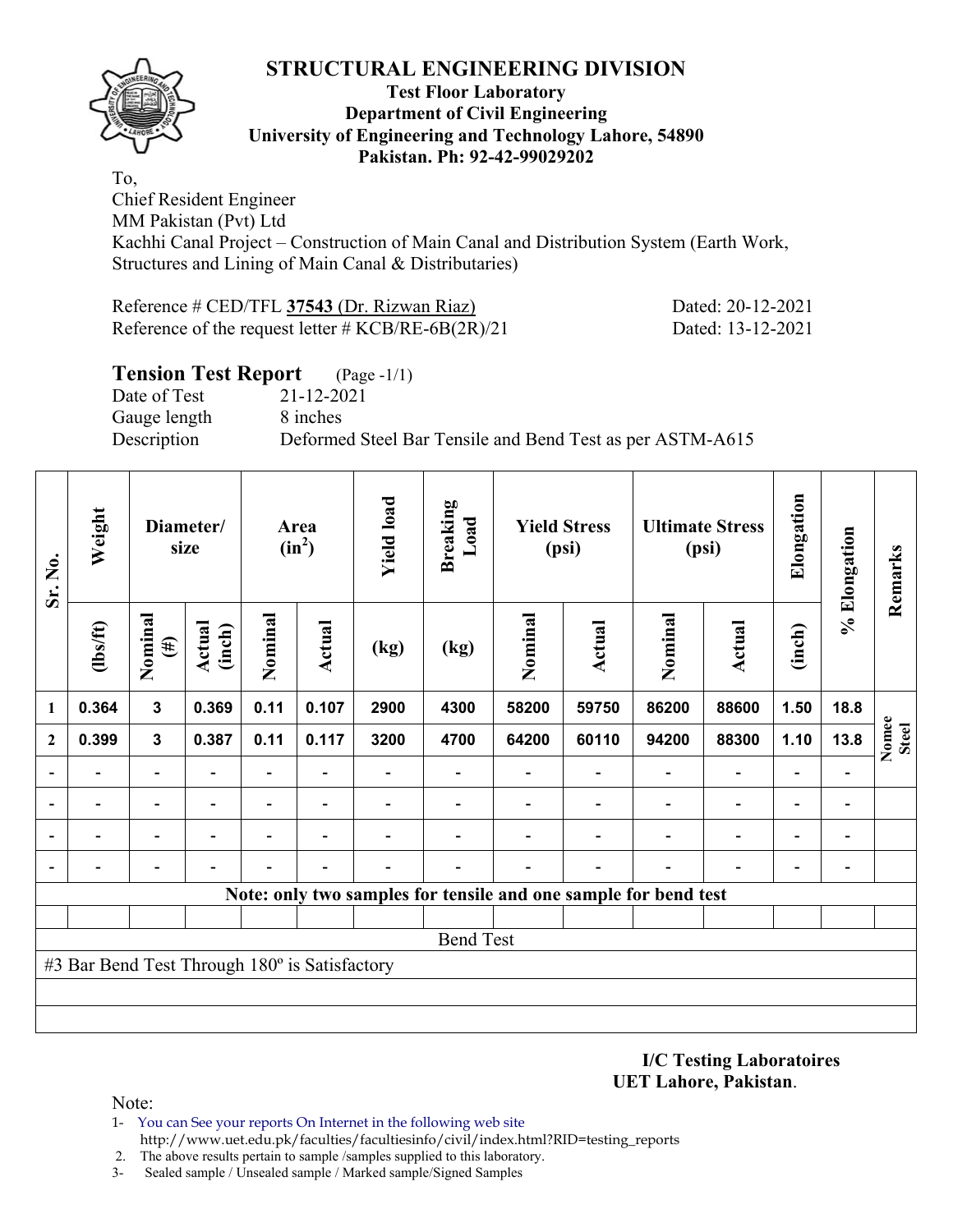## **STRUCTURAL ENGINEERING DIVISION Test Floor Laboratory Department of Civil Engineering University of Engineering and Technology Lahore, 54890 Pakistan. Ph: 92-42-99029202**

To, M/s Building Standards Lahore (Construction of Residential Building Gulberg, Lahore)

Reference # CED/TFL 37544 (Dr. M Rizwan Riaz) Dated: 20-12-2021 Reference of the request letter # GT/LTR/211220-138 Dated: 20-12-2021

# **Tension Test Report** (Page -1/1)

Gauge length 8 inches

Date of Test 21-12-2021 Description Deformed Steel Bar Tensile Test as per ASTM-A615

| Sr. No.                  | Weight                   |                          | Diameter/<br>size |                          | Area<br>$(in^2)$         | <b>Yield load</b>        | <b>Breaking</b><br>Load |                                        | <b>Yield Stress</b><br>(psi) |                | <b>Ultimate Stress</b><br>(psi) | Elongation               | % Elongation                 | Remarks |
|--------------------------|--------------------------|--------------------------|-------------------|--------------------------|--------------------------|--------------------------|-------------------------|----------------------------------------|------------------------------|----------------|---------------------------------|--------------------------|------------------------------|---------|
| $\mathbf{1}$             | $\frac{2}{10}$           | Nominal<br>$(\#)$        | Actual<br>(inch)  | Nominal                  | Actual                   | (kg)                     | (kg)                    | Nominal                                | Actual                       | Nominal        | Actual                          | (inch)                   |                              |         |
|                          | 0.370                    | $\mathbf{3}$             | 0.372             | 0.11                     | 0.109                    | 4500                     | 5700                    | 90200                                  | 91110                        | 114300         | 115500                          | 0.80                     | 10.0                         |         |
| $\overline{\phantom{a}}$ | $\overline{\phantom{0}}$ | $\overline{\phantom{0}}$ | ٠                 | $\overline{\phantom{0}}$ | $\overline{\phantom{0}}$ | -                        |                         |                                        | $\overline{\phantom{a}}$     | $\blacksquare$ | $\blacksquare$                  | $\overline{\phantom{a}}$ |                              |         |
| $\blacksquare$           | -                        | $\blacksquare$           | $\blacksquare$    | Ξ.                       | $\overline{\phantom{a}}$ | $\overline{\phantom{0}}$ | $\blacksquare$          | $\overline{\phantom{0}}$               | $\blacksquare$               | $\blacksquare$ | $\overline{\phantom{a}}$        | $\overline{\phantom{a}}$ | $\overline{\phantom{0}}$     |         |
| $\overline{\phantom{0}}$ |                          | $\overline{\phantom{0}}$ |                   | -                        | $\overline{\phantom{0}}$ |                          |                         |                                        |                              | ٠              | $\overline{\phantom{0}}$        | $\overline{\phantom{0}}$ | $\qquad \qquad \blacksquare$ |         |
| $\overline{\phantom{a}}$ |                          | $\overline{\phantom{0}}$ |                   | -                        | $\blacksquare$           |                          |                         |                                        |                              | ٠              | $\overline{a}$                  | $\overline{\phantom{a}}$ | $\blacksquare$               |         |
| $\overline{\phantom{a}}$ | -                        | $\overline{\phantom{0}}$ |                   |                          | $\overline{\phantom{0}}$ |                          |                         | $\overline{\phantom{0}}$               | $\overline{\phantom{0}}$     |                | $\overline{\phantom{0}}$        | $\overline{\phantom{0}}$ | $\blacksquare$               |         |
|                          |                          |                          |                   |                          |                          |                          |                         | Note: only one sample for tensile test |                              |                |                                 |                          |                              |         |
|                          |                          |                          |                   |                          |                          |                          |                         |                                        |                              |                |                                 |                          |                              |         |
|                          |                          |                          |                   |                          |                          |                          | <b>Bend Test</b>        |                                        |                              |                |                                 |                          |                              |         |
|                          |                          |                          |                   |                          |                          |                          |                         |                                        |                              |                |                                 |                          |                              |         |
|                          |                          |                          |                   |                          |                          |                          |                         |                                        |                              |                |                                 |                          |                              |         |
|                          |                          |                          |                   |                          |                          |                          |                         |                                        |                              |                |                                 |                          |                              |         |

**I/C Testing Laboratoires UET Lahore, Pakistan**.

Note:

1- You can See your reports On Internet in the following web site http://www.uet.edu.pk/faculties/facultiesinfo/civil/index.html?RID=testing\_reports

2. The above results pertain to sample /samples supplied to this laboratory.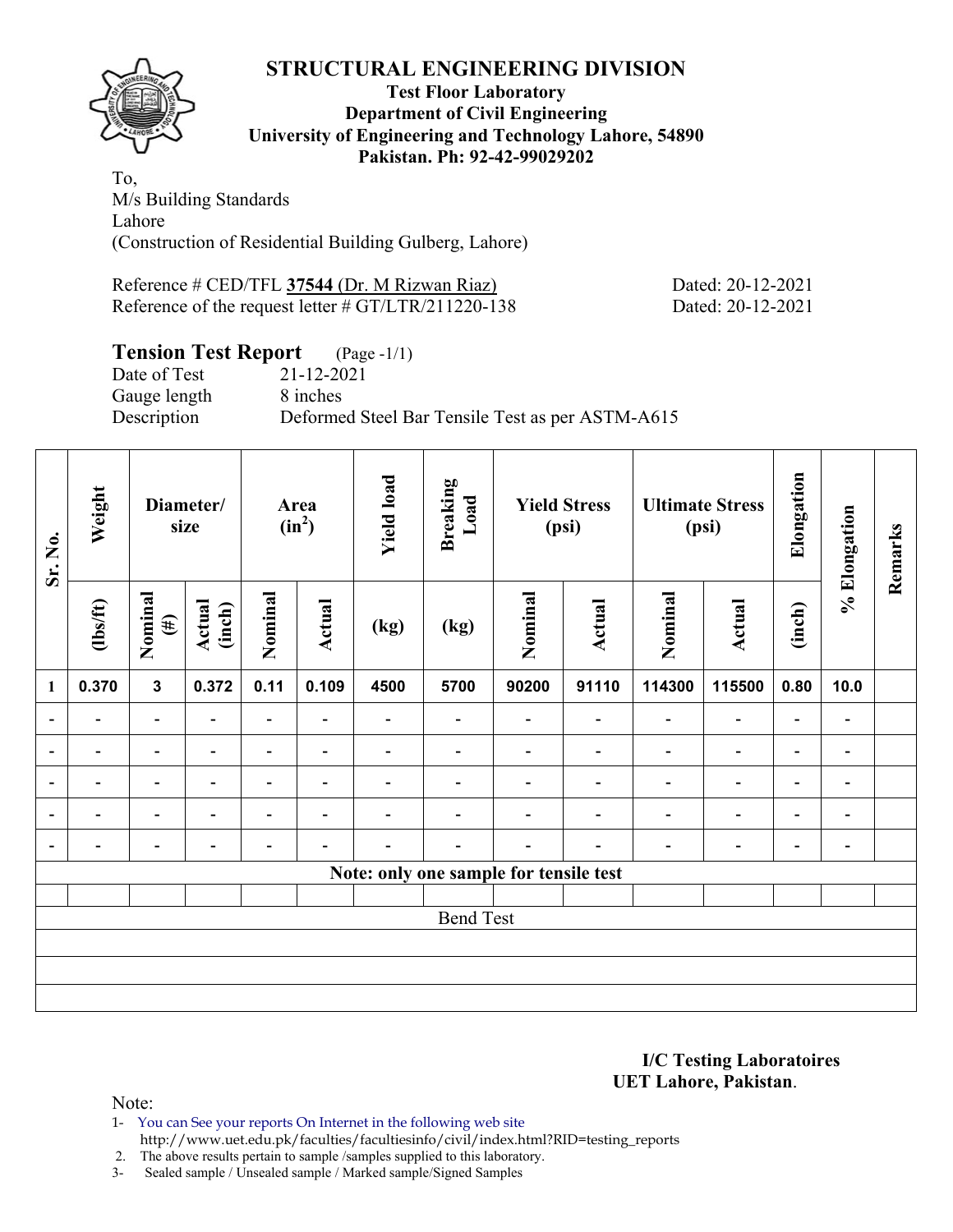

**Test Floor Laboratory Department of Civil Engineering University of Engineering and Technology Lahore, 54890 Pakistan. Ph: 92-42-99029202** 

Ref: CED/TFL/12/37548 Dated: 20-12-2021

Dated of Test: 21-12-2021

## **To M/S Al-Riaz Engineering Services (Pvt) Ltd. 22 km Main Multan Road Chung Lahore**

# Subject: **- CALIBRATION OF HYDRAULIC JACK WITH GAUGE (MARK: TFL/12/37548)**

Reference to your Letter No. Nil, Dated: 20/12/2021 on the subject cited above. One Hydraulic Jack with Gauge as received by us has been calibrated. The results are tabulated as under:

| <b>Total Range</b>       | Zero - | 70 (Ton)   |
|--------------------------|--------|------------|
| <b>Calibrated Range:</b> | Zero - | $50$ (Ton) |

| <b>Hydraulic Jack Reading</b><br>(Ton) |       | 5    | 10    | 15    | 20    | 25    | 30    | 35    | 40    | 45    | 50    |
|----------------------------------------|-------|------|-------|-------|-------|-------|-------|-------|-------|-------|-------|
| Calibrated                             | (kg)  | 4800 | 9400  | 14200 | 18600 | 23400 | 28400 | 33500 | 38400 | 43700 | 49000 |
| Load                                   | (Ton) | 5.29 | 10.35 | 15.64 | 20.48 | 25.77 | 31.27 | 36.89 | 42.28 | 48.12 | 53.95 |



**I/C Testing Laboratoires UET Lahore, Pakistan**.

Note:

- 1- You can See your reports On Internet in the following web site http://www.uet.edu.pk/faculties/facultiesinfo/civil/index.html?RID=testing\_reports
- 2. The above results pertain to sample /samples supplied to this laboratory.
- 3- Sealed sample / Unsealed sample / Marked sample/Signed Samples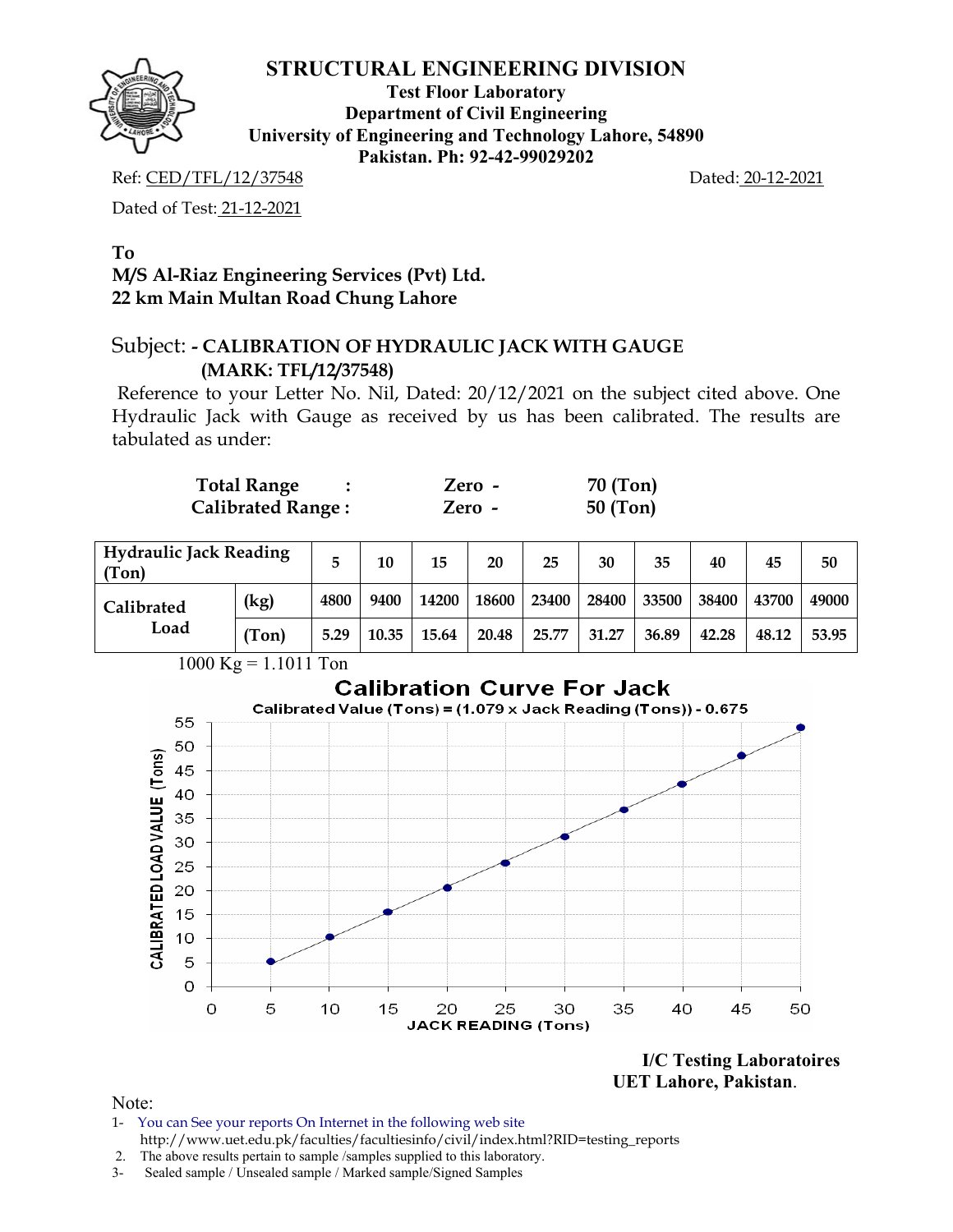

## **Test Floor Laboratory Department of Civil Engineering University of Engineering and Technology Lahore, 54890 Pakistan. Ph: 92-42-99029202**

To, Construction Manager Zameen Quadrangle Construction of Zameen Quadrangle at Plot No. 49 Gulberg-V, Zafar Ali Road, Lahore

| Reference # CED/TFL 37549 (Dr. M Rizwan Riaz)   |  |  |
|-------------------------------------------------|--|--|
| Reference of the request letter # ZD/ZQ/GSW/004 |  |  |

Dated: 20-12-2021 Dated: 20-12-2021

# **Tension Test Report** (Page -1/1)

Date of Test 21-12-2021 Gauge length 8 inches

Description Deformed Steel Bar Tensile and Bend Test as per ASTM-A615

| Sr. No.        | Weight                                        |                              | Diameter/<br><b>Size</b> |                          | Area<br>$(in^2)$         | <b>Yield load</b> | <b>Breaking</b><br>Load |         | <b>Yield Stress</b><br>(psi)                                    |                          | <b>Ultimate Stress</b><br>(psi) | Elongation               | % Elongation                 | Remarks      |
|----------------|-----------------------------------------------|------------------------------|--------------------------|--------------------------|--------------------------|-------------------|-------------------------|---------|-----------------------------------------------------------------|--------------------------|---------------------------------|--------------------------|------------------------------|--------------|
|                | $\frac{2}{10}$                                | Nominal<br>$(\#)$            | Actual<br>(inch)         | Nominal                  | Actual                   | (kg)              | (kg)                    | Nominal | Actual                                                          | Nominal                  | <b>Actual</b>                   | (inch)                   |                              |              |
| $\mathbf{1}$   | 0.373                                         | $\mathbf{3}$                 | 0.374                    | 0.11                     | 0.110                    | 3300              | 4800                    | 66200   | 66330                                                           | 96200                    | 96500                           | 1.30                     | 16.3                         |              |
| $\overline{2}$ | 0.385                                         | $\mathbf 3$                  | 0.379                    | 0.11                     | 0.113                    | 3500              | 4900                    | 70200   | 68240                                                           | 98200                    | 95600                           | 1.40                     | 17.5                         |              |
|                |                                               | -                            |                          |                          |                          |                   |                         |         |                                                                 |                          | $\qquad \qquad -$               | -                        |                              | Kamran Steel |
| $\blacksquare$ | $\overline{\phantom{0}}$                      | $\overline{\phantom{a}}$     | $\blacksquare$           | $\overline{\phantom{0}}$ | $\overline{\phantom{a}}$ |                   |                         |         |                                                                 | $\overline{\phantom{a}}$ | $\qquad \qquad \blacksquare$    | $\overline{\phantom{a}}$ |                              |              |
|                | $\overline{\phantom{0}}$                      | $\overline{\phantom{a}}$     |                          | $\overline{\phantom{0}}$ | $\overline{\phantom{0}}$ |                   |                         |         |                                                                 | $\overline{\phantom{0}}$ | $\overline{\phantom{a}}$        | Ξ.                       | $\qquad \qquad \blacksquare$ |              |
|                | $\overline{\phantom{0}}$                      | $\qquad \qquad \blacksquare$ |                          |                          | $\overline{\phantom{0}}$ |                   |                         |         | $\overline{\phantom{0}}$                                        | $\overline{\phantom{0}}$ | $\qquad \qquad -$               | $\overline{\phantom{a}}$ | $\blacksquare$               |              |
|                |                                               |                              |                          |                          |                          |                   |                         |         | Note: only two samples for tensile and one sample for bend test |                          |                                 |                          |                              |              |
|                |                                               |                              |                          |                          |                          |                   |                         |         |                                                                 |                          |                                 |                          |                              |              |
|                |                                               |                              |                          |                          |                          |                   | <b>Bend Test</b>        |         |                                                                 |                          |                                 |                          |                              |              |
|                | #3 Bar Bend Test Through 180° is Satisfactory |                              |                          |                          |                          |                   |                         |         |                                                                 |                          |                                 |                          |                              |              |
|                |                                               |                              |                          |                          |                          |                   |                         |         |                                                                 |                          |                                 |                          |                              |              |
|                |                                               |                              |                          |                          |                          |                   |                         |         |                                                                 |                          |                                 |                          |                              |              |

**I/C Testing Laboratoires UET Lahore, Pakistan**.

Note:

1- You can See your reports On Internet in the following web site http://www.uet.edu.pk/faculties/facultiesinfo/civil/index.html?RID=testing\_reports

2. The above results pertain to sample /samples supplied to this laboratory.